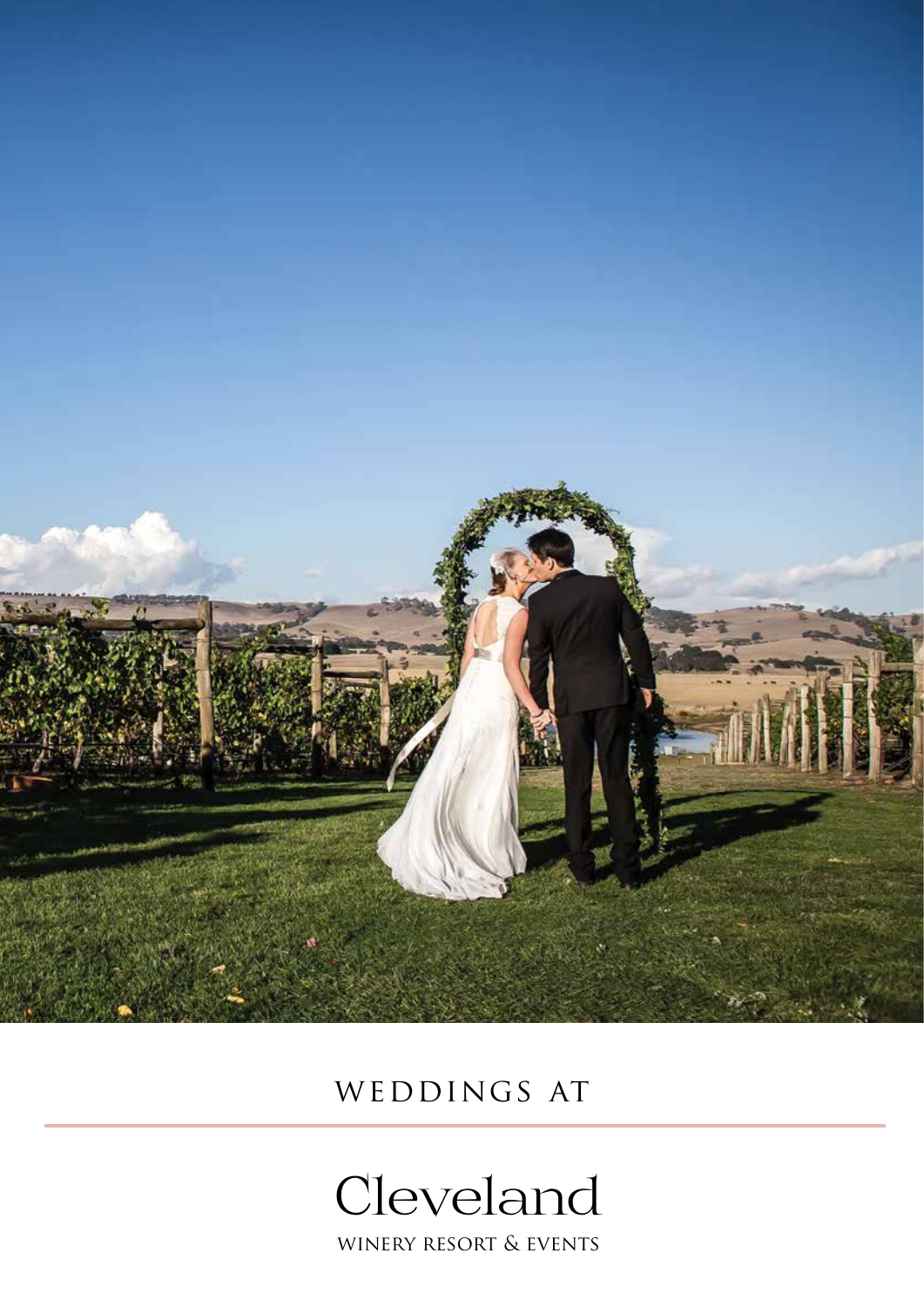## About the Resort

Situated in the heart of the Macedon Ranges wine country, Cleveland Winery offers a rural Wedding experience, located just 30 minutes from Melbourne Airport.

Our resort sits on 120 acres of rustic farm land and vineyard, with the centrepiece being our 1887 Historic Homestead. A Cleveland Winery Wedding offers breathtaking panoramic views of our vines, cottage gardens, lake and surrounding ranges, which will form the backdrop of your special day.

We offer an abundance of indoor and outdoor options for both your ceremony and dining, from an Underground Cellar Pre Ceremony Wine Tasting experience to a grand formal affair in our Great Room with views of the resort, Cleveland Winery can create a bespoke package that is right for you.

Our Homestead is rich in history and available to you as your intimate private retreat, where you can welcome close friends and family to join you in this special occasion. Your dedicated Wedding Manager will work with you to ensure your day is one you remember for ever.

With 52 modern ensuite bedrooms onsite, restaurant, farm animals and Underground Cellar Door available to your guests, you can relax knowing everything is taken care of.

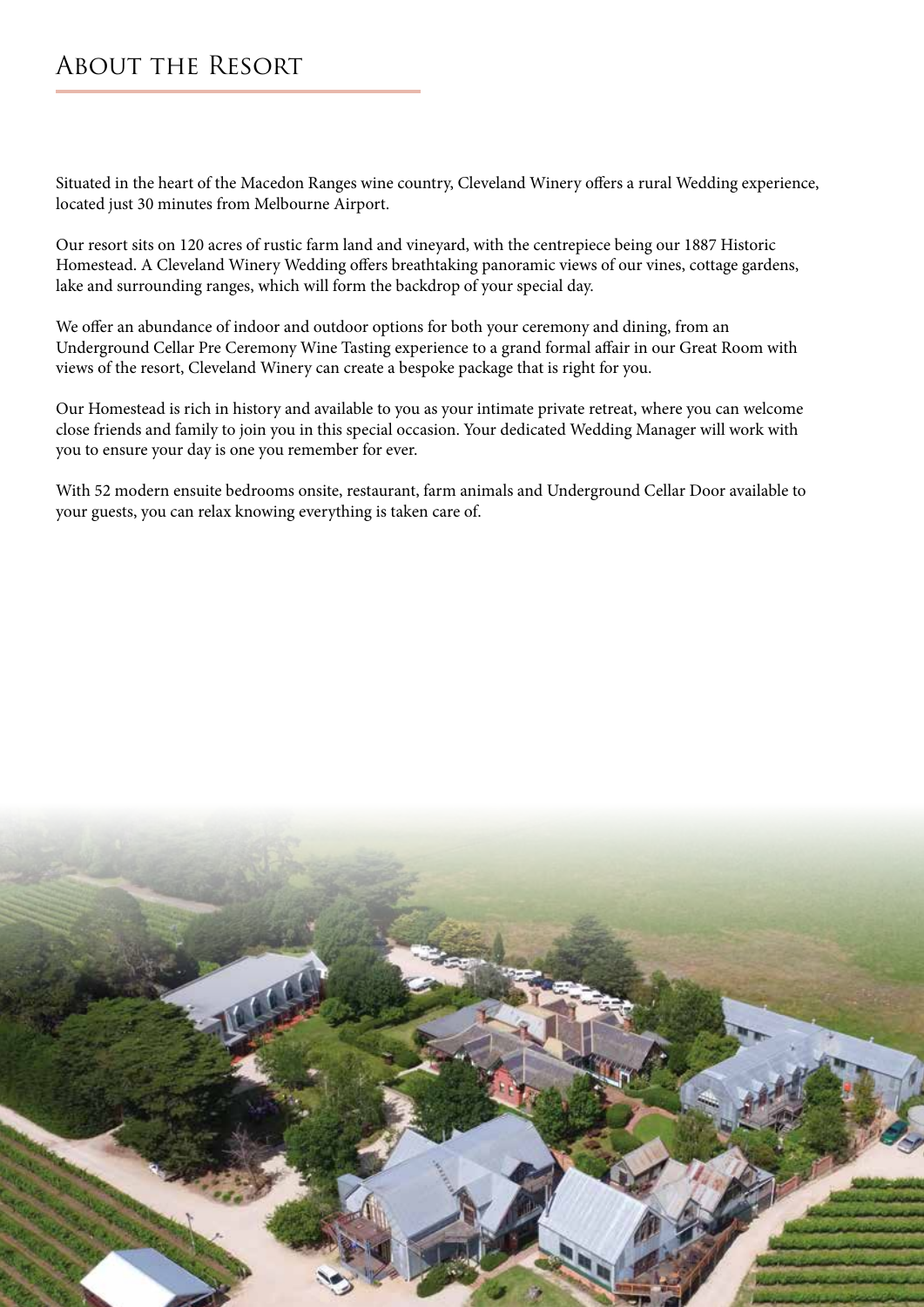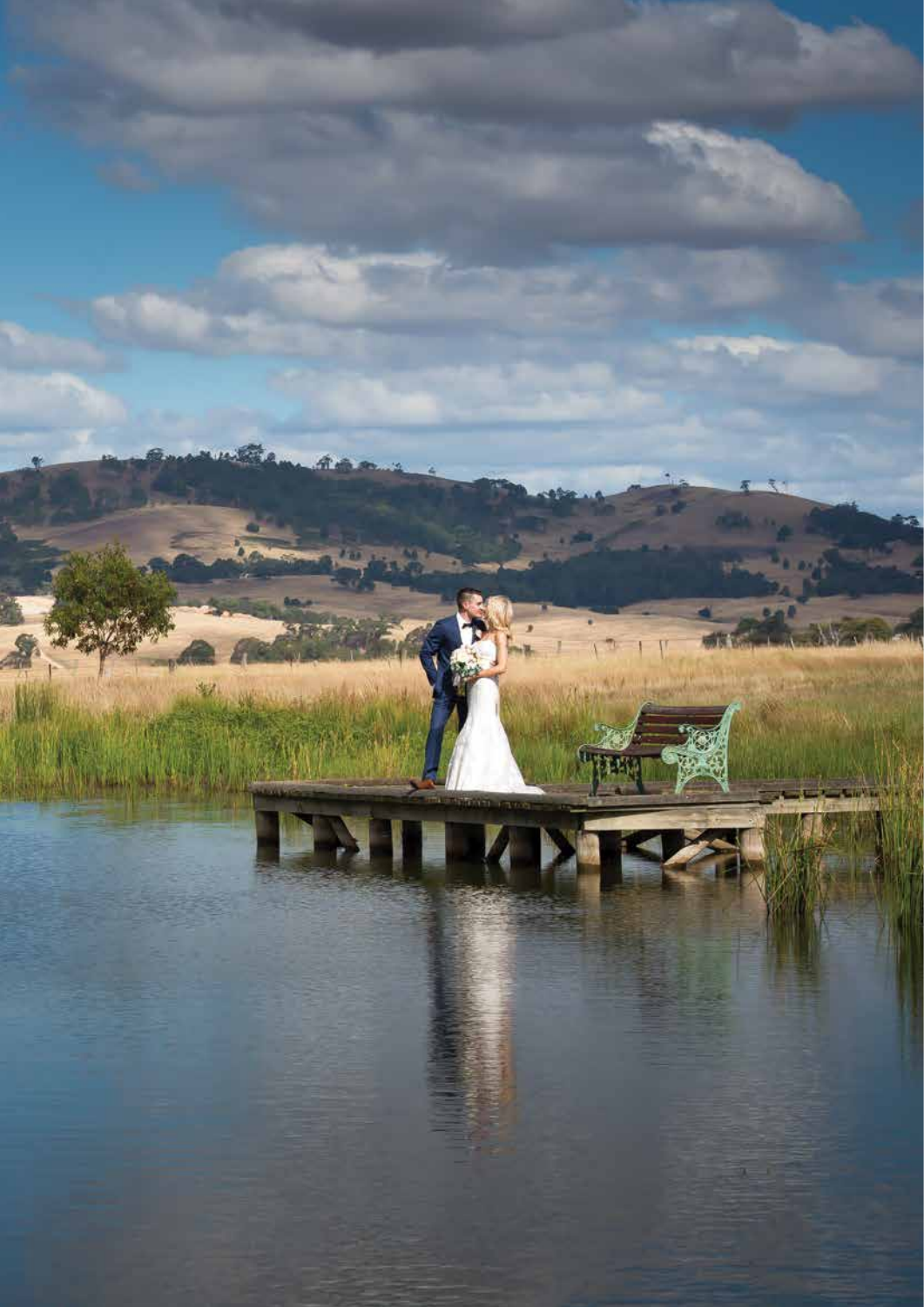## **STAY**

Turn your wedding day into a weekend celebration with your friends and family. Stay with us and accept our reduced accommodation rates when booking your wedding at Cleveland Winery in the heart of Macedon Ranges.

Bridal parties can reside in our stunning 1887 Homestead with family and friends allowing for necessary wedding day preparations in style and luxury. Have your hair and makeup artist join you the day of the wedding in the comfort of your private residence.

### I Do

For your nuptials, we offer our unique all-weather Chardonnay Terrace which overlooks the vineyards, lake and mountain ranges. Just metres from the reception space and facilities, the terrace is located in a private section of the winery and can be open in warm weather or closed off and suitably heated in inclement weather. The Chardonnay Terrace allows the serene environs of the winery to set the scene for your celebration, whatever the season.

For those looking for a truly outdoor ceremony, we offer a lawn, lakeside or vineyard option with guests gathering to witness your nuptials surrounded by the rustic landscape.

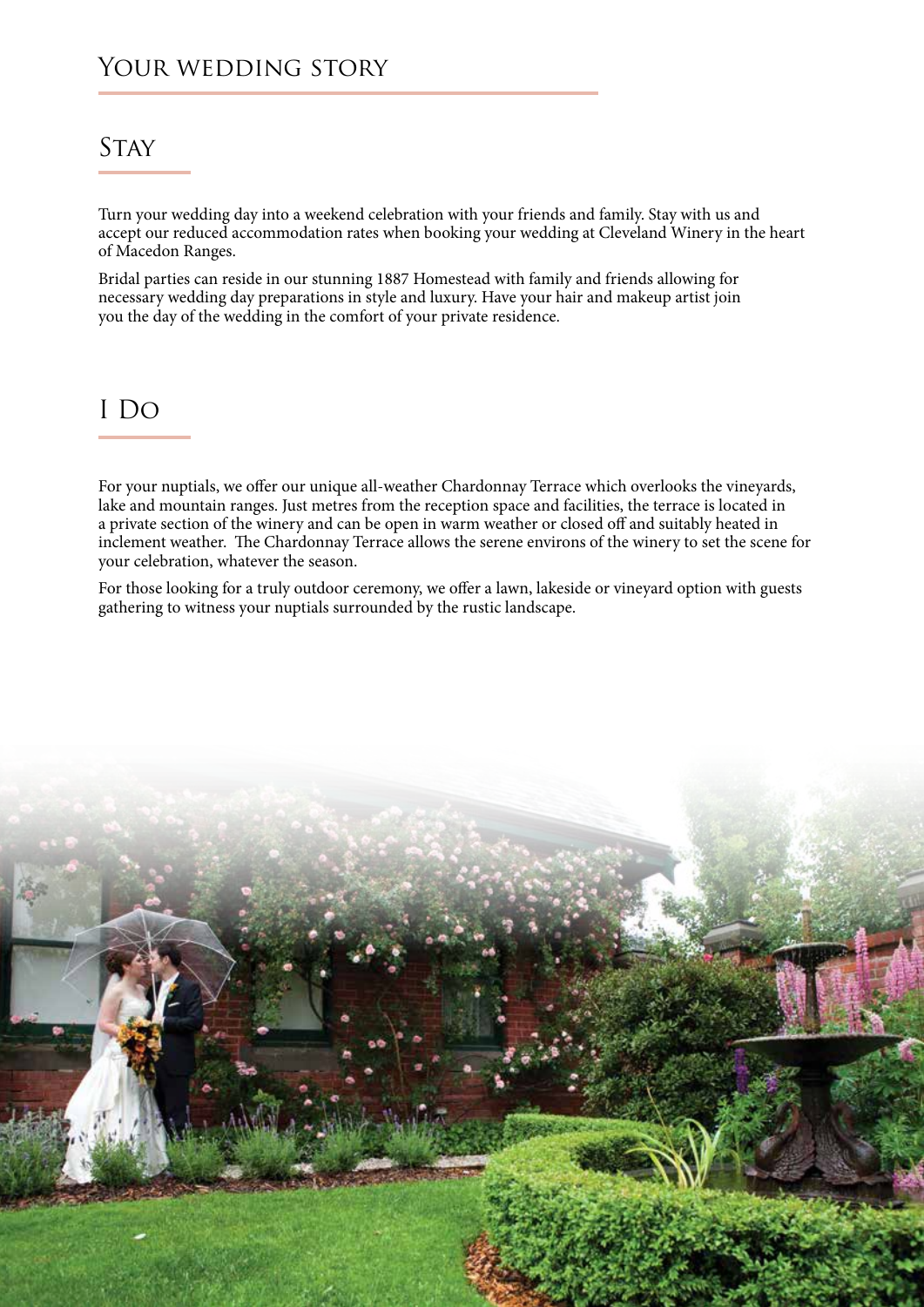Manicured lawns and idyllic cottage gardens surrounding the 1887 Homestead and the rustic Vigneron Lounge are ideal locations for guests to enjoy canapes whilst the newlyweds meander the winery grounds for photos.

After predinner drinks, move upstairs to the Great Room for your wedding reception.

## The Celebration Begins

The Great Room is a rustic wedding venue that shows off the natural beauty of the Macedon Ranges. The space is flooded with natural light and complete with private bar, polished floorboards dance floor and romantic views of our vineyard.

Bi fold doors open up completely transforming the reception space creating an alfresco dining experience. In the cooler months close the glass doors, sip on a glass of our Estate red and enjoy the natural surrounds.

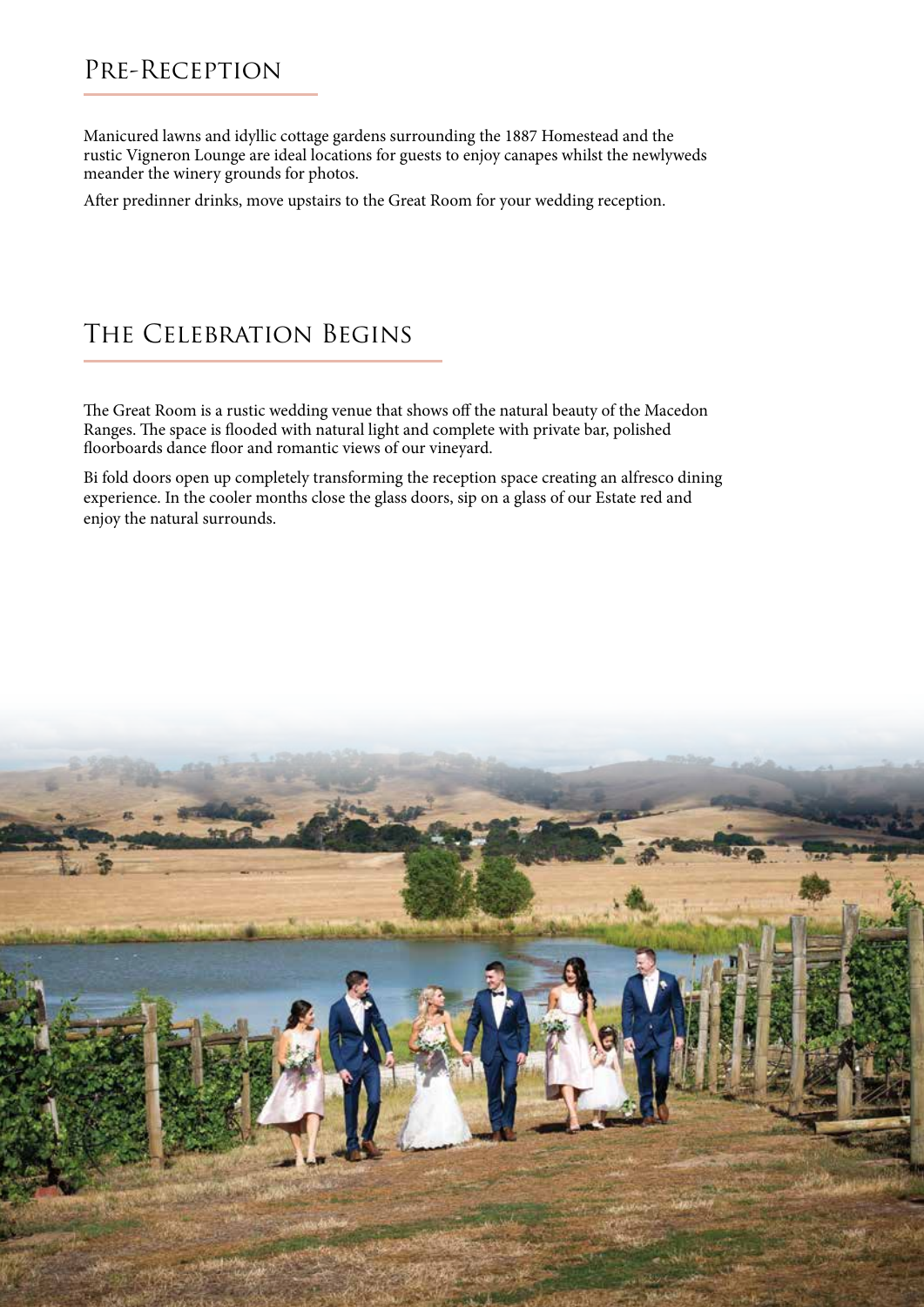Offering an elegant range of choice from a rustic informal affair to a unique lavish affair, our packages can be tailored to suit your individual requirements to ensure your day is as you have always dreamt.

#### the vineyard cocktail

The Vineyard

- Standup, 200 capacity

Inclusions: Four-hour food and beverage package

Five hot and five cold canapes served over 1.5 hours, two desserts

– Seated alternate menu, 130 capacity

Inclusions: Five-hour food & beverage package

#### Food:

Canapés over 45 minutes during the 1 hour of pre- dinner drinks followed by a three-course alternating menu;

- Chef 's selection of four canapés
- Two entree items served alternating
- Two main items served alternating
- Two dessert items served alternating

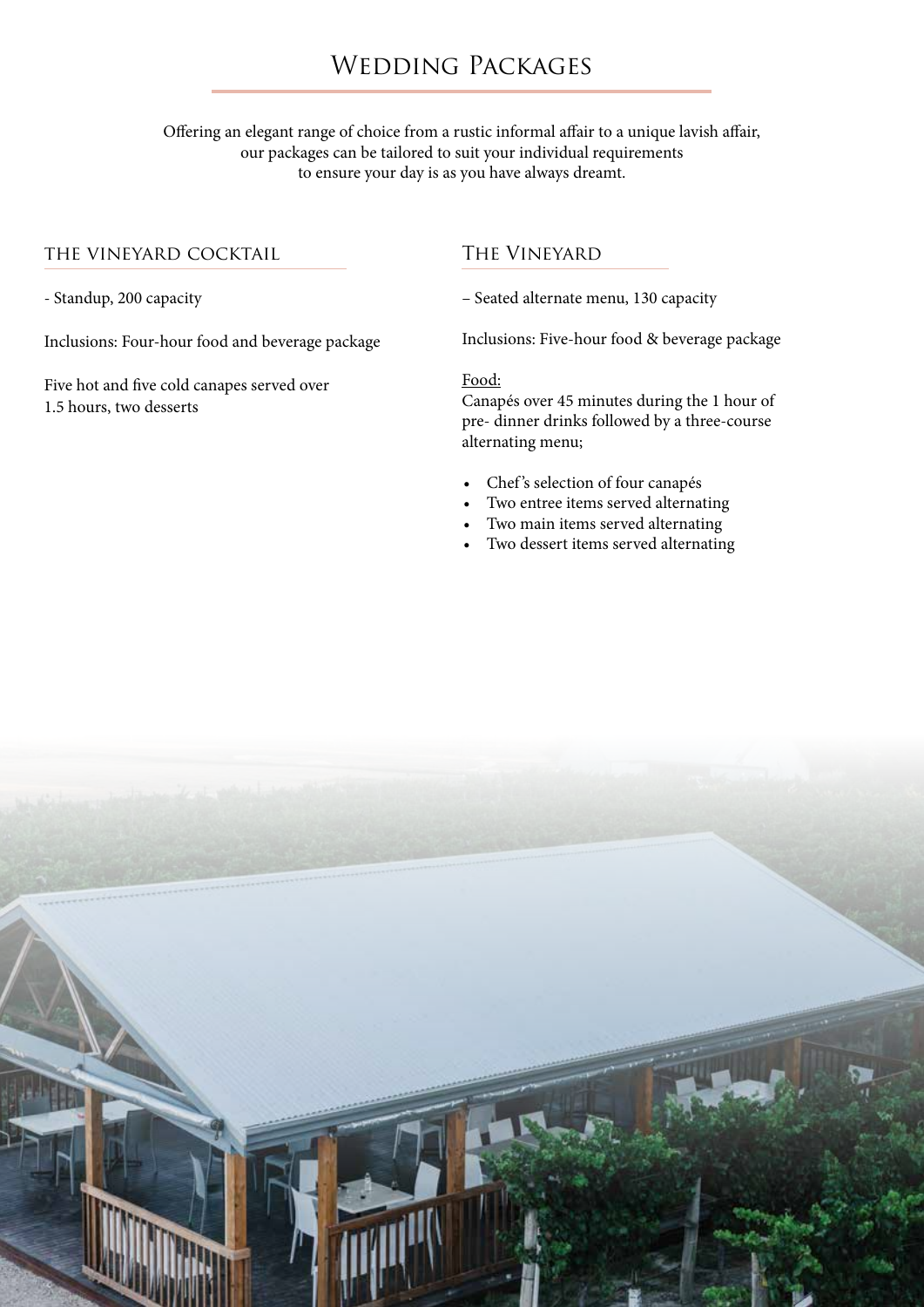## WEDDING PACKAGES

#### Grazing Feast

– Seated banquet menu, 130 capacity

Inclusions: Five-hour food & beverage package

#### Food:

Canapés for 45 minutes during the 1 hour of pre- dinner drinks followed by a tasting board feast experience;

- Chef's selection of canapés
- Locally sourced, seasonal antipasto board
- Chef 's selection of dessert grazing table

#### The Vineyard Deluxe

– Seated triple serve menu

Inclusions: Five-hour food & beverage package

#### Food:

Canapés for 45 minutes during the 1 hour of pre- dinner drinks followed three course triple serve menu;

- Chef 's selection of canapés
- Two entree triple service
- Two main triple service
- Two dessert triple service

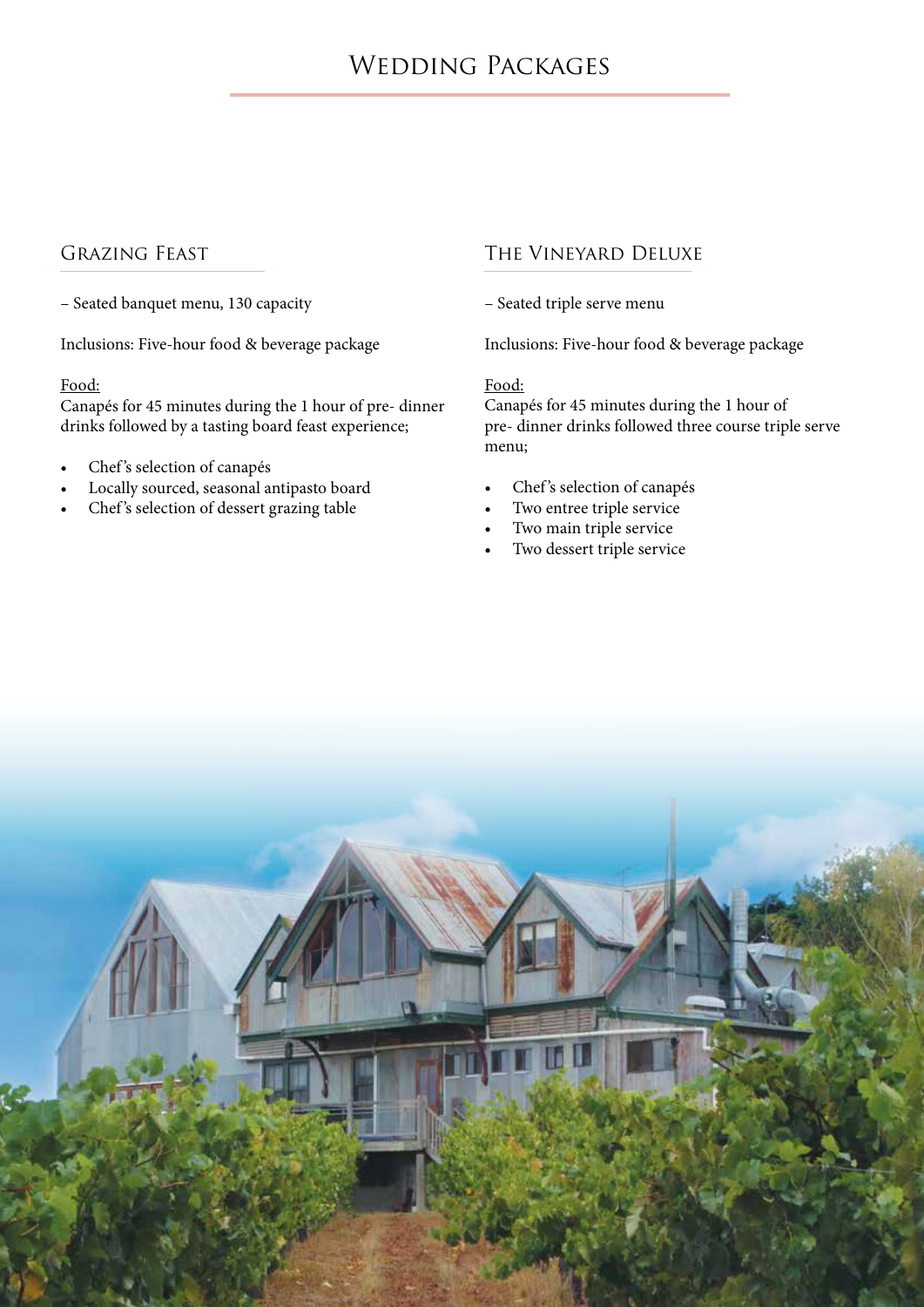## **BEVERAGES**

Tailor your own experience incorporating your beverage package.

A selection of Balgownie Estate wines from both our Yarra Valley and Bendigo vineyards will be served with your wedding menu.

Included in both our four and five hour packages will be our Balgownie Estate Black Label Series of wines;

- Cleveland Brut
- Pinot Noir
- Shiraz Heathcote
- Chardonnay
- Sauvignon Blanc

A selection of beer, assorted soft drinks and juices will also be available.

#### Beverage Upgrade Options

Upgrade to our Balgownie Estate Series for an additional \$15 per person.

Cocktails - \$15 per person over an hour

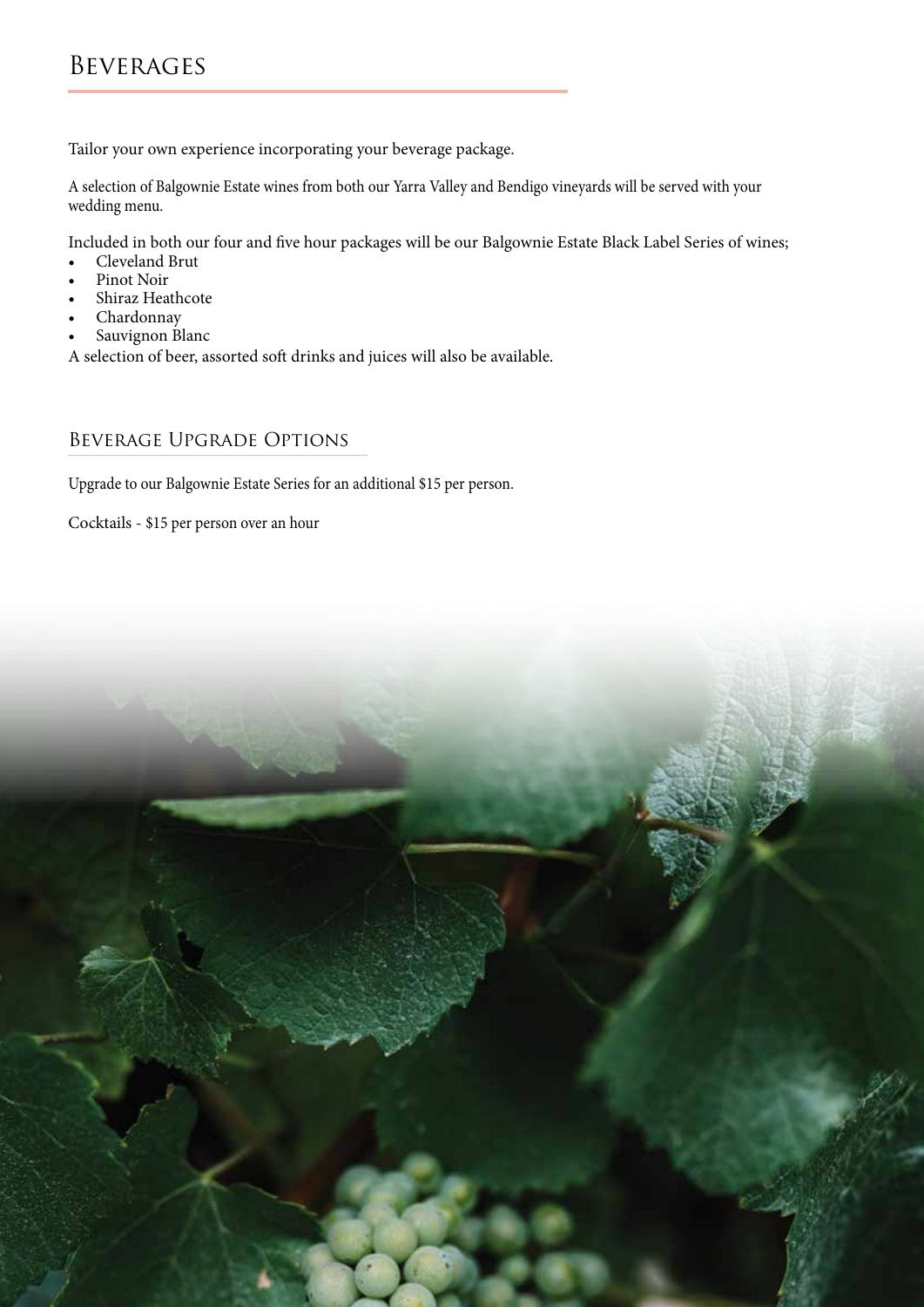At Cleveland Winery you are spoilt for choice when it comes to your Wedding Ceremony location, choose to say 'I do' amongst our vines, the Chardonnay Terrace, beside the lake or in our cottage gardens with the backdrop of our 1887 Historic Homestead giving you a unique rural experience for you and your guests.

All The Vineyard Packages include:

- Dedicated Wedding Manager and team
- Your selected menu and beverage package
- Onsite Bridal Suite including breakfast
- Two hour exclusive use of lounge and bar
- Parquetry dance floor
- Ceremony chairs and wine barrels

Our unique upgrade options available to you include:

- Exclusive hire of our Historic Homestead for our Bridal party or family and friends
- Onsite accommodation for your guests
- Tables set with white linen napery
- Preferential Wedding accommodation rates for your guests
- The backdrop of our beautiful grounds for your photography
- Cake table with cake knife
- Your wedding cake, cut and served on platters
- Five hour function room hire, choose from a range of venue options
- Night prior accommodation and dining available, including our fantastic wood fired pizza oven and BBQ options
- Unique Underground Cellar Door experience

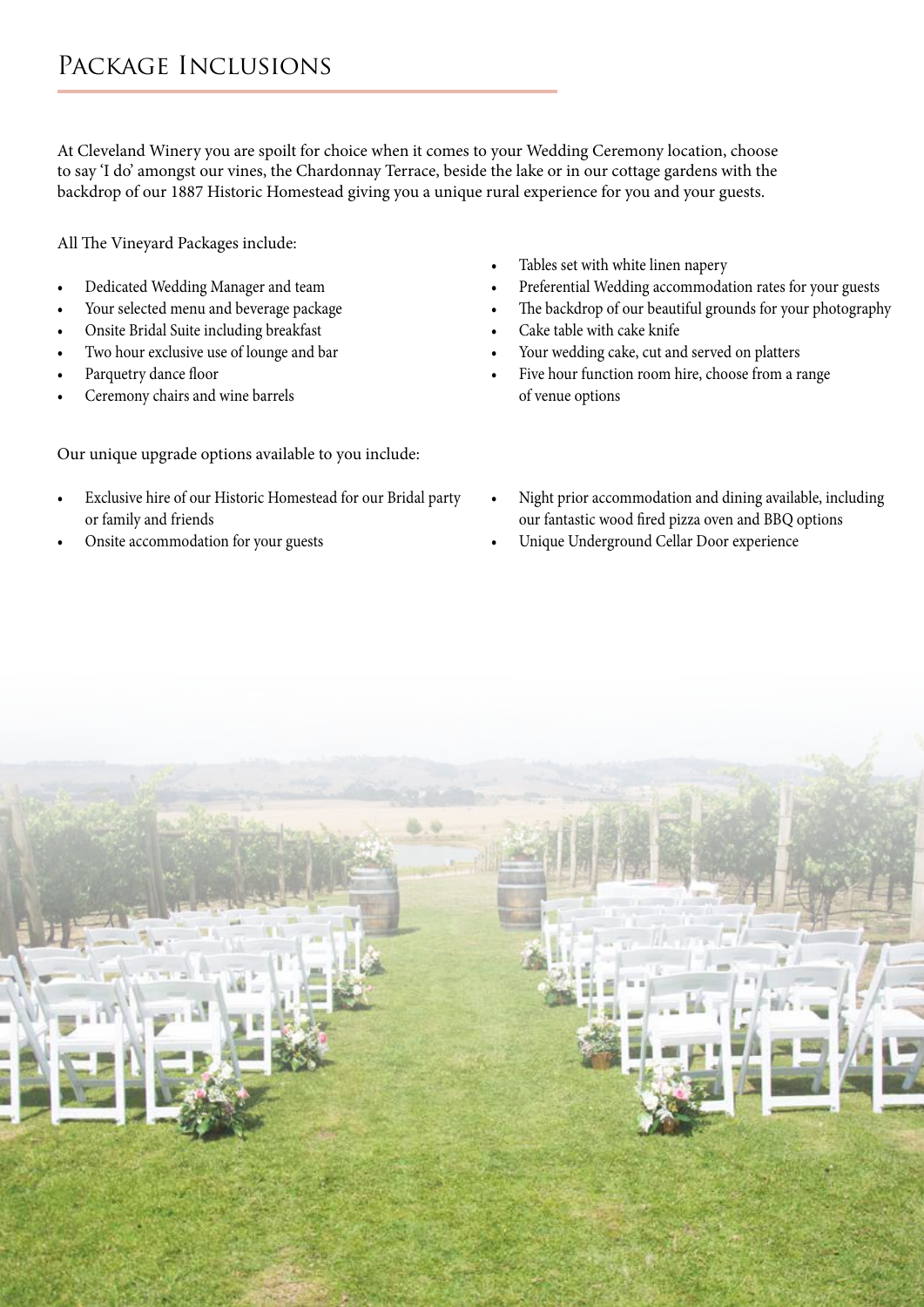## Booking Terms

A non-refundable deposit of 10% of the expected overall charge is payable within 10 days of confirming a Wedding booking

The final payment is required to be paid fourteen (14) days prior to your Wedding date. If payment is by way of credit card, appropriate credit card charges will be added to the final account.

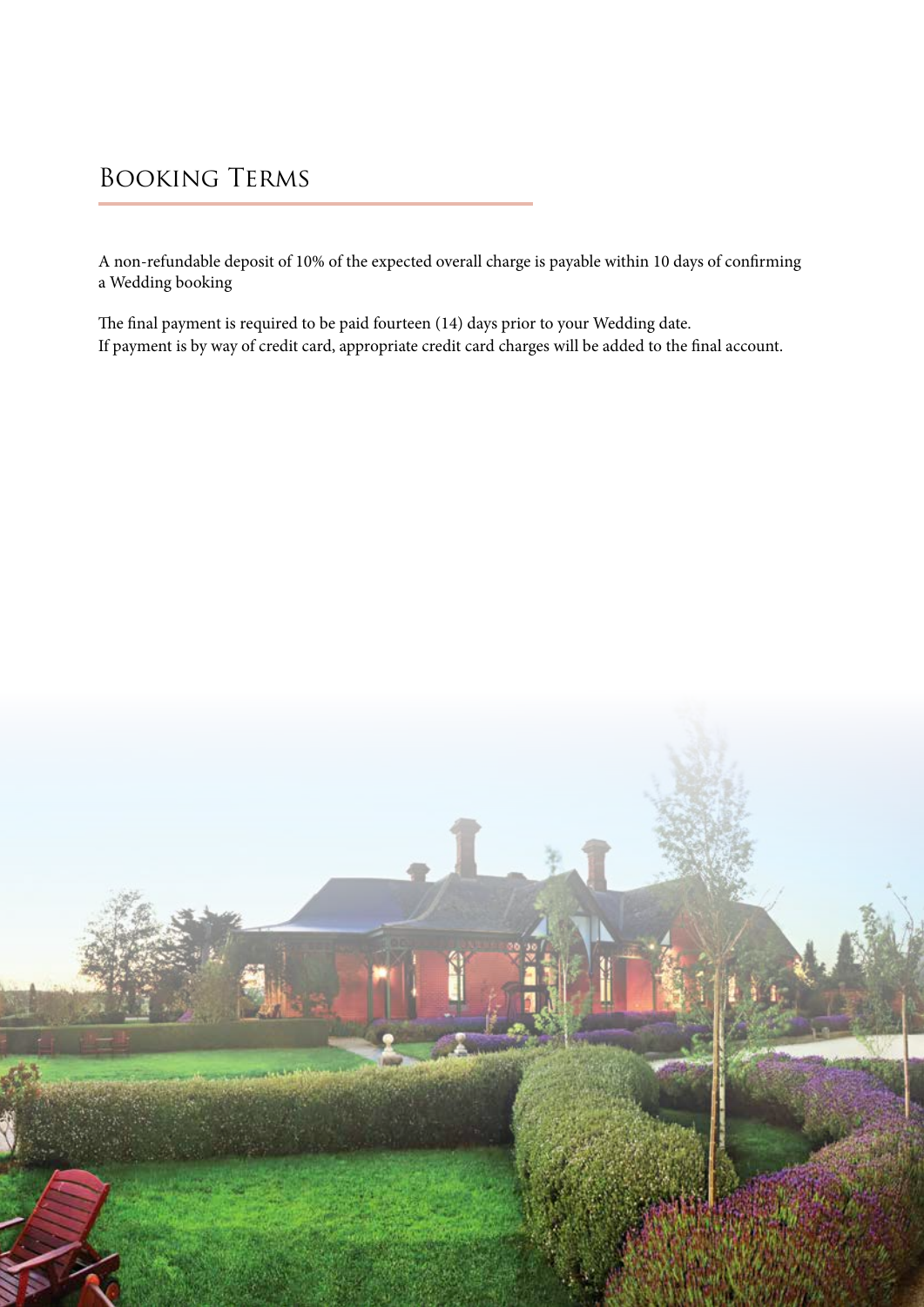